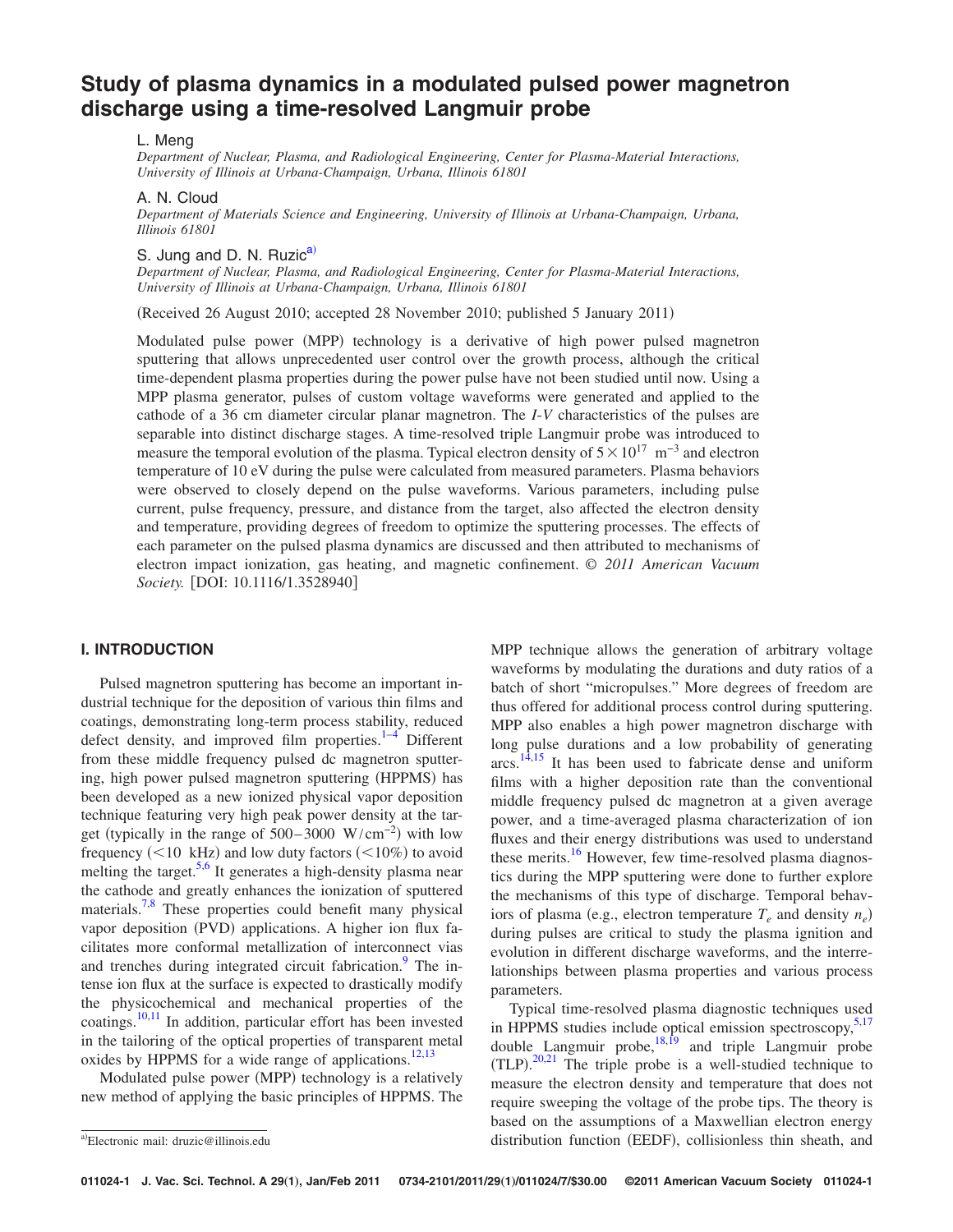no interaction between probe tips. The Maxwellian EEDF is a commonly used model of plasmas even though it is seldom exactly the case for low pressure magnetized plasmas. The latter two assumptions could be satisfied by appropriate selection of probe tip diameter and the distance between tips. $^{22}$ In the present study, a triple Langmuir probe was employed to investigate the dependence of electron temperature and density on the pulse shapes and other discharge parameters. A qualitative discussion of the features of the MPP discharge is presented based on the diagnostic results.

# **II. EXPERIMENT**

The experiments were carried out in an MRC Galaxy sputtering tool featuring a 36 cm diameter circular planar magnetron. A water-cooled titanium target was used in all of the experiments presented. The distance between the substrate and target is adjustable, but typically fixed at 150 mm. A turbo pump is used to achieve a base pressure of  $5 \times 10^{-4}$  Pa. Argon gas was supplied to establish operational pressures ranging from 0.13 to 4.0 Pa by adjusting the gas flow rate. The pressure was monitored by a capacitance manometer.

Power was supplied to the magnetron by a Zpulser AXIA™ MPP plasma generator. More information on the circuitry, specifications, and operation of this MPP generator has been provided in Refs. [14](#page-6-11) and [15.](#page-6-12) This plasma generator allows longer pulse durations (up to 3000  $\mu$ s) than HPPMS does. Each of these long pulses (called as "macropulse") is composed of a sequence of micropulses (typically  $20-30$   $\mu$ s in duration). By adjusting the "on" time  $(\tau_{on})$  and "off" time  $(\tau_{\text{off}})$  of the micropulses, macropulse width  $(500-3000 \mu s)$ , and repetition frequency (10-400 Hz) using the Zpulser operating software, a macropulse of custom voltage and current waveform can be formed. Multistage pulses are usually formed and applied to the cathode. Low voltage and current are used for the initial step to initiate the plasma with reduced arcing effect, and then by increasing the pulse voltage and current, a high-ionization stage can be reached.<sup>15</sup> It should be clarified that the output voltage for each micropulse is not directly controllable, but varies with the  $\tau_{on}$  and  $\tau_{\rm off}$ . The voltage will increase as  $\tau_{\rm on}$  increases and  $\tau_{\rm off}$ decreases[.14](#page-6-11) The present MPP plasma generator can deliver a peak power up to 147 kW, a maximum average target power of 10 kW, and a maximum peak current of 247 A to achieve a strong ionization. The discharge voltage, current, and power were monitored by the Zpulser operating software. The effective sputtering area of the target is determined to be about  $240 \text{ cm}^2$ , so that the current density could always be calculated. For a typical peak current of 50–200 A, the peak current density ranges between 0.21 and 0.83  $A/cm<sup>2</sup>$ .

A TLP system was built as described in Refs. [21](#page-6-18)[–23.](#page-6-20) Three tungsten wires (0.25 mm diameter) shielded by a multibore alumina tube serve as the probe tips. The three probes were parallel to the target surface and were normally located at 140 mm away from target, just above the substrate, as shown in Fig. [1.](#page-1-0) The exposed lengths of the probe tips are 8.8 mm and the separation of probes is 1.6 mm. Such dimen-

<span id="page-1-0"></span>

FIG. 1. Schematic diagram of the triple Langmuir probe system. The bias between probe 1 and probe 3  $(V_{13})$  is 58 V; probe 2 is allowed to float in the plasma discharge. The oscilloscope ground is isolated from the wall voltage and connected to chamber ground. Two differential probes are used to measure  $V_{12}$  and the potential drop  $V_R$  across a 10 k $\Omega$  resistor.

sions are chosen to satisfy the collisionless thin sheath criterion and to prevent the interaction between probe tips. For a typical plasma condition (1 Pa, 10 eV, and  $5 \times 10^{17}$  m<sup>-3</sup>), the sheath width (about 4 times Debye length) is estimated as 0.13 mm, smaller than the separation of tips, so that the interaction effects among the probes are negligible. The mean free path of electron-neutral collisions is calculated to be 8.10 mm, much larger than both the thickness of sheath width and the probe diameter to satisfy the collisionless thin sheath criterion. In order to use the probe in a strong metal deposition environment, each probe tip is kept centered in the bore without contacting the metal coated alumina tube. This is also important for keeping the stray capacitance between probe tips and ground as low as possible.<sup>22</sup> A schematic of the electrical circuitry of the probe data acquisition system is shown in Fig. [1.](#page-1-0) Probe 2 was allowed to remain at floating potential in the plasma, while probe 1 and probe 3 were connected through a battery pack so as to apply a bias  $V_{13}$  between them. The bias was set above 50 V to meet the requirement of the assumptions used to calculate the electron density and temperature which specify this bias be several times the electron temperature.<sup>23</sup> The current collected by probes 1 and 3 is obtained by measuring the voltage drop across a 10 k $\Omega$  resistor in series with the probe tips. This voltage drop  $(V_R)$  and the voltage difference between probe 1 and probe 2  $(V_{12})$  were measured using two differential probes (Tektronix P5200 with 50:1 attenuation).

The signals were recorded using an Agilent Infiniium oscilloscope (1 GHz, 4 GSa/s). The oscilloscope ground was isolated from the wall outlet by an isolation transformer and then connected to the chamber ground, which greatly reduced the 60 Hz noise from the wall voltage.

After the acquisition of the  $V_{12}$  and  $V_R$  (so that current  $I_{13}$ between probe 1 and 3 could be obtained), the electron temperature  $T_e$  and electron density  $n_e$  were calculated using Eqs. ([1](#page-1-1)) and  $(2)$  $(2)$  $(2)$ ,  $^{22,23}$  $^{22,23}$  $^{22,23}$  $^{22,23}$ 

<span id="page-1-1"></span>
$$
[1 - e^{-(eV_{12}/kT_e)}]/[1 - e^{-(eV_{13}/kT_e)}] = 1/2, \qquad (1)
$$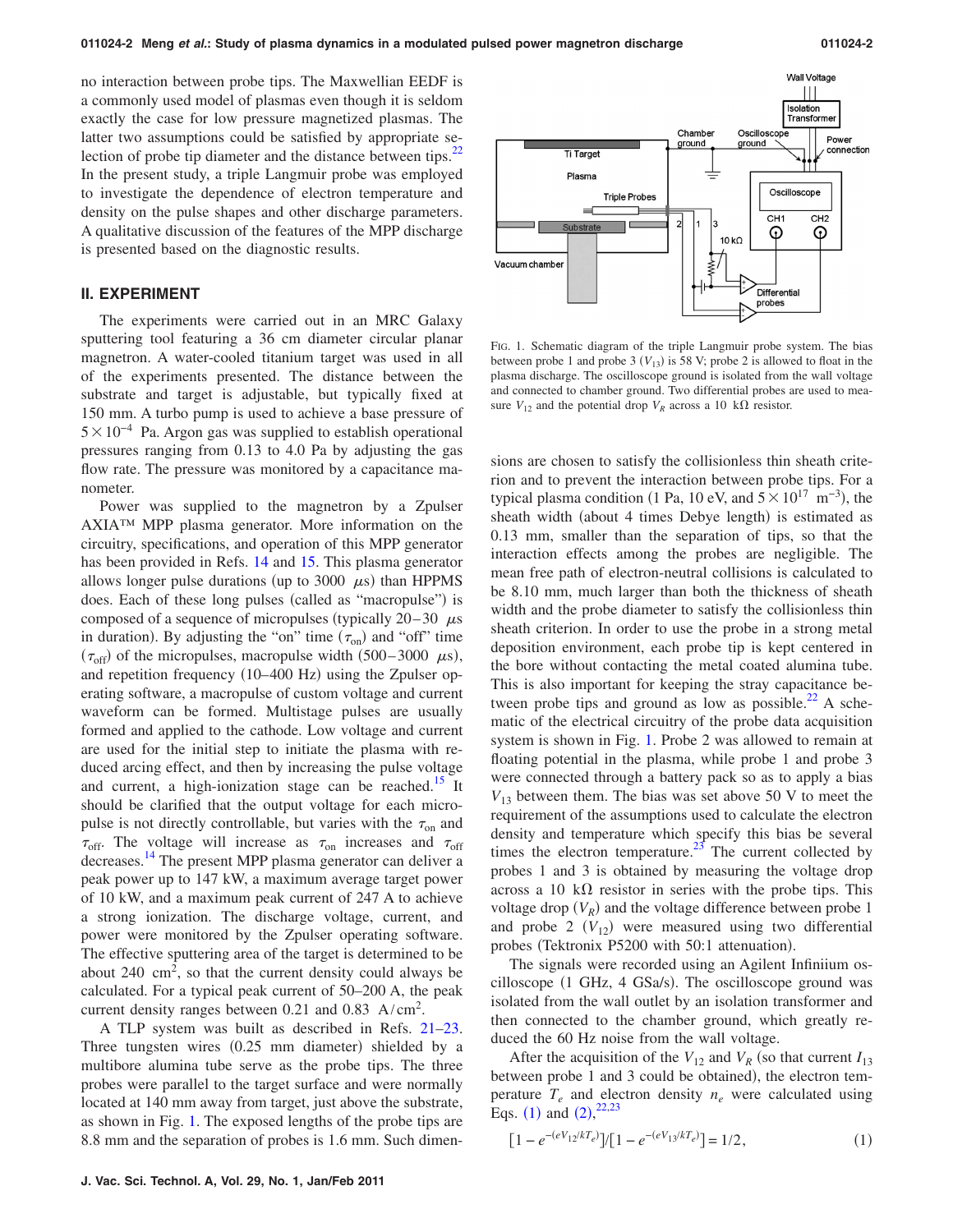<span id="page-2-1"></span>

FIG. 2. (Color online) Typical waveforms of the discharge voltage (V), current (A), and power (kW) during MPP sputtering of titanium with argon. Four distinct discharge stages are observed.

<span id="page-2-0"></span>
$$
I_{13} = \exp\left(-\frac{1}{2}\right) A_p e n_e \sqrt{\frac{kT_e}{M}},
$$
\n(2)

where  $A_p$  is the surface area of the probe tip,  $k$  is the Boltzmann's constant, and *M* is the mass of ions. In this article, argon mass is used. This will cause a certain error in the calculated electron density  $n_e$  since metal ions also exist and their density can be comparable with that of argon ions in a MPP discharge.<sup>15</sup> Fortunately, this error is always below 10% even if only titanium ions exist in the plasma. This is acceptable considering the uncertainties of the measured  $T_e$ and *n<sub>e</sub>* caused by data acquisition are estimated to be 15%– 20%. It should also be stated that the triple probe method introduces some intrinsic error due to using three points instead of the whole Langmuir probe I-V curve. Such error analysis has been described in Ref. [22.](#page-6-19) Meanwhile, the time resolution of the measurement is on the order of the intrinsic response time of the probe itself  $(\leq 1 \mu s)$ .

Using this triple Langmuir probe system, the timeresolved plasma parameters were measured throughout the MPP pulses to examine the different discharge stages in the pulses. The effect of different parameters such as the pulse shape, discharge current, pulse repetition frequency, gas pressure, and the distance to the target were investigated.

#### **III. RESULTS AND DISCUSSION**

#### **A.** *I***-***V* **characteristics of MPP discharge**

The *I*-*V* discharge characteristics of the MPP generator were studied prior to the triple probe measurements. The voltage applied to the cathode and discharge current were both recorded. A typical set of discharge waveforms are shown in Fig. [2.](#page-2-1) The macropulse had been programed to be 1500  $\mu$ s long, consisting of micropulses of 6  $\mu$ s on and 34  $\mu$ s off in the initial 500  $\mu$ s and those of 12  $\mu$ s on and 20  $\mu$ s off thereafter. Four different steps can be defined from the waveforms. The first one could be identified as the "ignition" stage. A steep voltage spike was observed which is common at the pulse transients to promote the establishment of plasma. $20,24$  $20,24$  The step ends with a small surge of current, implying plasma has been generated and a discharge is maincomes similar to a normal dc discharge. The discharge voltage and current are relatively low 450 V and 10 A, respectively). The peak power is less than 5 kW. As the higher duty-ratio micropulses are applied after 500  $\mu$ s, both current and voltage start to rise. During the off time of the pulse, electrons diffuse to the target and chamber walls so the electron density decays with time. The higher duty-ratio pulses feature shorter off time for the electron loss to occur, resulting in the building of higher electron density. At some critical point, the electron density in the sheath/presheath region becomes high enough to effectively ionize the atoms, including the sputtered titanium atoms which has even lower ionization potential of titanium (6.8 eV) than that of argon  $(15.8 \text{ eV})^{25}$  $(15.8 \text{ eV})^{25}$  $(15.8 \text{ eV})^{25}$  These ions are then collected by the cathode to generate a faster rise in current. In the final step, a new "steady state" is reached and maintained as a high power self-sputtering discharge. The discharge voltage is  $\sim$  550 V, current is  $\sim$ 200 A, and the peak power is  $\sim$ 110 kW. It should be noted that even though this "high power discharge" stage is desired, the weak pulses regime is necessary to ensure the discharge can be initiated without an overvoltage, as well as to suppress arc formation during the high power mode of operation.<sup>15</sup> The modulation of the pulse voltage and current is one important advantage of the MPP technology.

tained. Subsequently, the discharge enters step 2 and be-

## **B. Triple Langmuir probe measurements**

## *1. Test of the triple Langmuir probe*

Using the triple probe system described above, timeresolved plasma diagnostic studies were carried out in MPP discharge plasmas. Different pulse recipes have been programed and used for the Langmuir probe measurements. Table [I](#page-3-0) summarizes the pulsing parameters and test conditions for each of them and more details of the pulse recipes are described in the corresponding experiment results section.

The argon gas pressure was 0.67 Pa and the probe was placed at the radial center of the chamber 140 mm from the target. Pulse recipe No. 1 was programed to start with some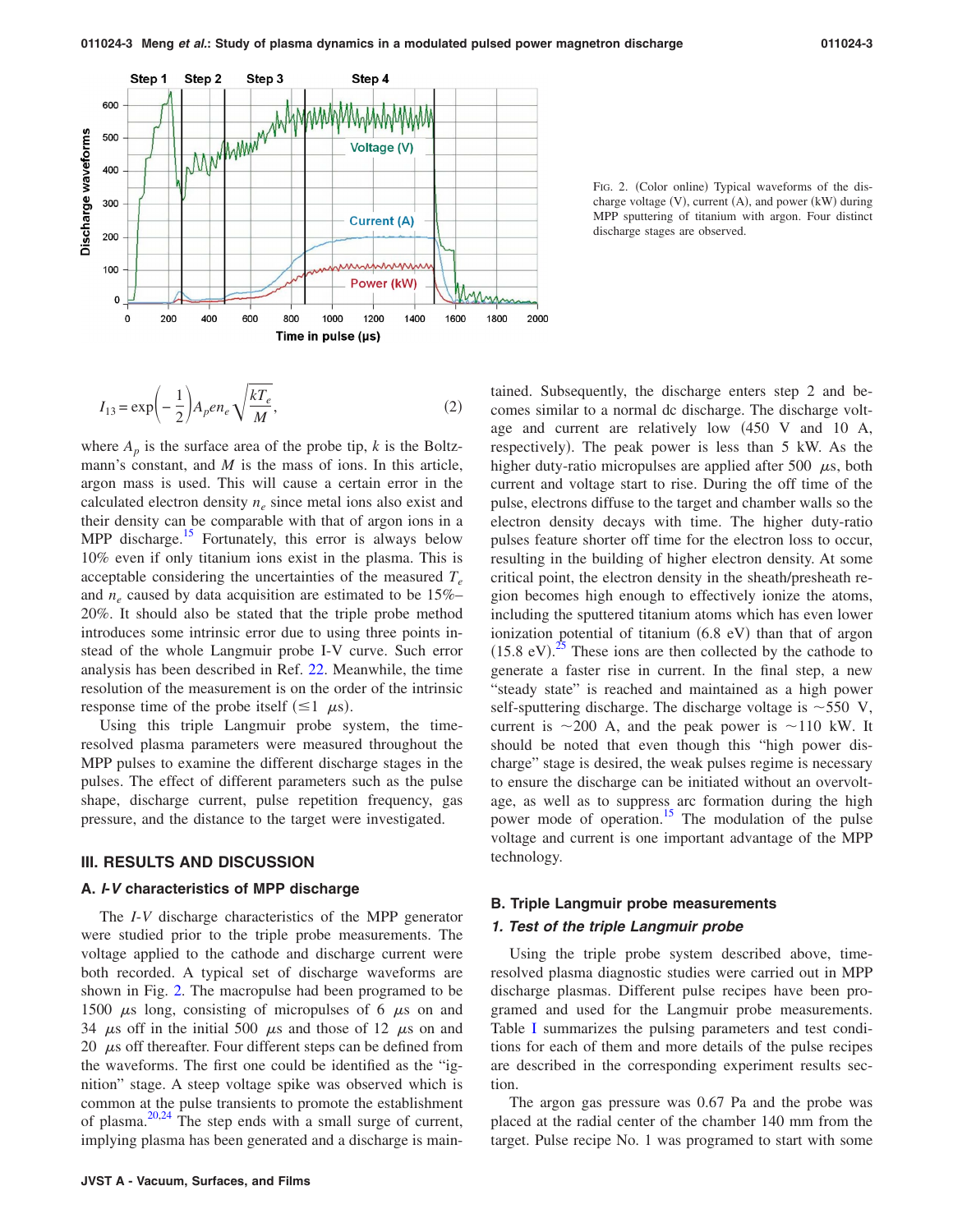| Recipe<br>No.  | Pulsing file <sup>a</sup><br>$\mu$ s)          | Pulse<br>length<br>$(\mu s)$ | Repetition<br>frequency<br>(Hz) | Gas<br>pressure<br>(Pa) | Average<br>power<br>(kW) | Probe distance<br>to target<br>(mm) |
|----------------|------------------------------------------------|------------------------------|---------------------------------|-------------------------|--------------------------|-------------------------------------|
|                | Alternate $\tau_{on}/\tau_{off} = 16/8$        |                              |                                 |                         |                          |                                     |
|                | and $\tau_{\rm on}/\tau_{\rm off} = 10/25$     | 600                          | 60                              | 0.67                    | 1.5                      | 140                                 |
| $\overline{2}$ | $\tau_{\rm on}/\tau_{\rm off} = 10/26$         | 1450                         | 100                             | 0.67                    | 1.5                      | 140                                 |
| 3              | $\tau_{\rm on}/\tau_{\rm off} = 10/12$         | 630                          | 100                             | 0.67                    | 1.2                      | 140                                 |
| $\overline{4}$ | $\tau_{\text{on}}/\tau_{\text{off}} = 10.5/15$ | 3000                         | 93                              | $0.13 - 4.0$            | $3.3 - 6.2$              | $60 - 140$                          |
| 5              | $\tau_{\rm on}/\tau_{\rm off} = 8/24$          | 1500                         | $55 - 190$                      | 0.67                    | $0.6 - 2.2$              | 140                                 |

<span id="page-3-0"></span>TABLE I. Different pulse recipes used for the triple Langmuir probe measurements.

<sup>a</sup>The listed pulse files are simplified to represent the actual pulse files.

weak micropulses (8  $\mu$ s on and 25  $\mu$ s off) and after 250  $\mu$ s, it continues with an alternate of "strong" (16  $\mu$ s on and 8  $\mu$ s off) and "weak" pulses (10  $\mu$ s on and 25  $\mu$ s off). The corresponding discharge waveforms are shown in Fig.  $3(a)$  $3(a)$ , exhibiting the familiar multiple stages of the MPP pulse. Some spikes of current and voltage have been generated intentionally which demonstrates the capability of MPP to produce arbitrary discharge waveforms. A close look shows that when the current rises, the voltage tends to fall and vice versa. This is likely because the MPP plasma generator is powered by a dc plasma generator that does not respond instantaneously and tries to maintain a constant power output.

The triple pro[b](#page-3-1)e results are shown in Fig.  $3(b)$ . Both  $n_e$ and  $T_e$  oscillate significantly; the timing of the spikes matches well with the discharge waveforms. This not only proves the functionality of the time-resolved triple probe, but also shows the viability of controlling the plasma parameters by tuning the pulse shapes in MPP. Also observed in Fig.  $3(b)$  $3(b)$  is that  $T_e$  has an opposite behavior of oscillation as  $n_e$ . Basically, the density  $n_e$  has the same trend as current. A higher  $n_e$  produces more ions and thus enhances the cathode current proportionally. The electron temperature  $T_e$  has a similar trend as the voltage. As the cathode voltage drops, ion-induced secondary electrons are not accelerated into the plasma as forcefully and therefore, the electron temperature drops. This drop could be very fast considering the quick response of electrons to the voltage change. Another possible reason for the opposite trends of  $T_e$  and  $n_e$  is that as current (or  $n_e$ ) increases, more sputtered material will immediately cool the plasma through collisions with electrons, so  $T_e$  drops correspondingly. As for the average trend through the whole pulse,  $n_e$  increases from approximately  $3 \times 10^{17}$  to  $6 \times 10^{17}$  m<sup>-3</sup>, while  $T_e$  gradually decreases from about 20 to 4 eV. It should be kept in mind that at the beginning of the pulse, the plasma is highly non-Maxwellian, so that the average electron energy is a more appropriate term to use rather than the electron temperature  $T_e$ . After the current ramps up, a higher density plasma is created, implying a much more violent and rapid return of ionized metal ions to the target. This enhanced ionization comes at the expense of electron energy. Due to collisions in the sheath/presheath region, the electrons will not be accelerated by the full sheath potential and therefore not be as energetic.

#### *2. Effect of the discharge current*

The effects of various discharge conditions on the plasma were studied. Two different pulses recipes, No. 2 and No. 3, were used to create different steady state pulse currents, 40 and 75 A, by varying the on and off time of the micropulses. The same pressure of 0.67 Pa was used and the probe was located at the center of the chamber 140 mm from the target. As shown in Fig. [4,](#page-4-0) raising the pulse current led to an increase of  $n_e$  from about 2.5 × 10<sup>17</sup> to 5 × 10<sup>17</sup> m<sup>-3</sup>, however,

<span id="page-3-1"></span>

FIG. 3. (Color online) (a) Discharge voltage, current, and power waveforms from pulsed sputtering of titanium in 0.67 Pa of argon. (b) The corresponding  $n_e$ and  $T<sub>e</sub>$  during the pulse. Probe was located under the center of the cathode at a range of 140 mm.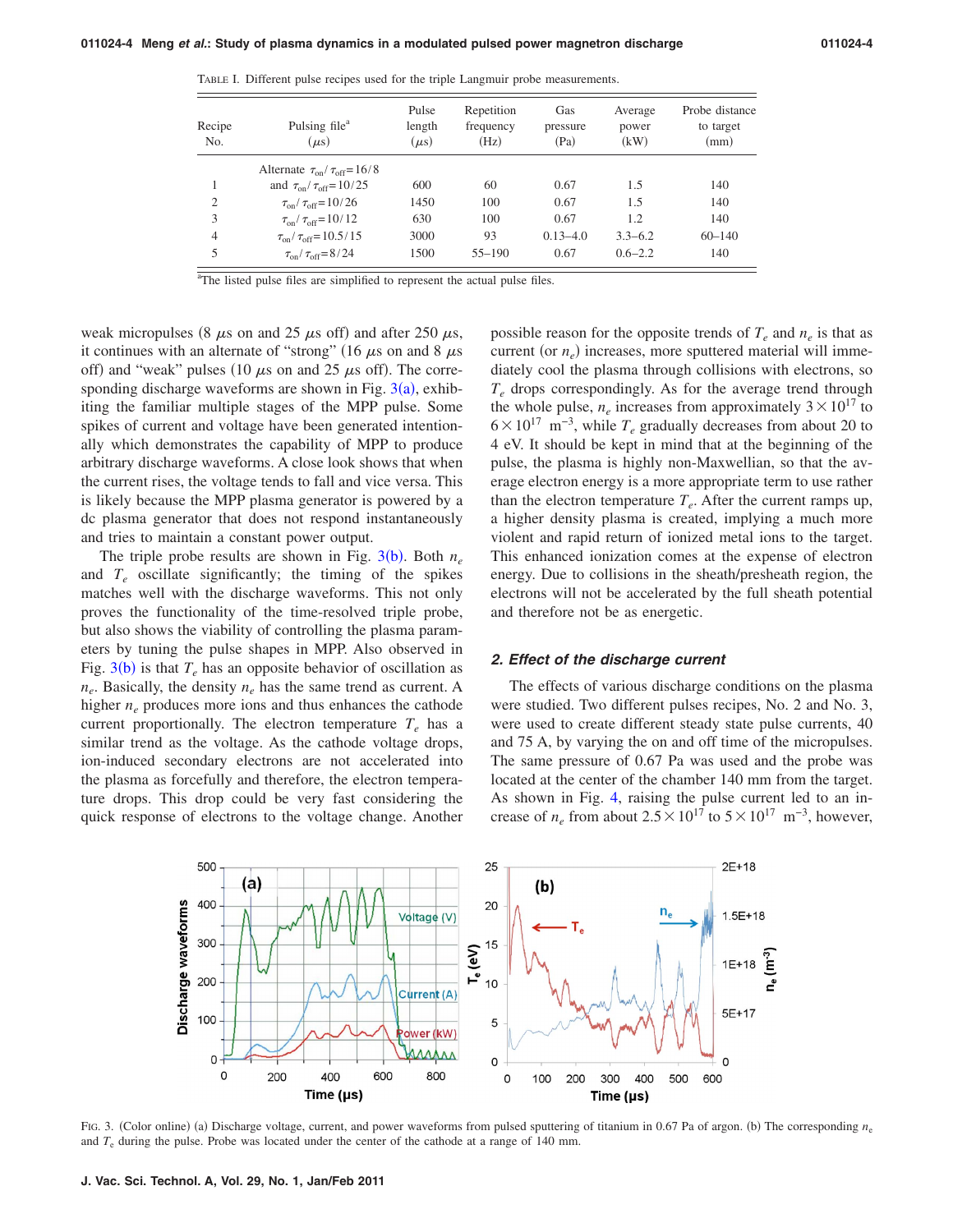<span id="page-4-0"></span>

FIG. 4. (Color online) Evolution of  $n_e$  and  $T_e$  for two pulse recipes with different pulse currents, (a) 40 A and (b) 75 A. Titanium target, 0.67 Pa of argon. Probe was at the center of chamber and 140 mm from the target.

the electron temperature during the steady stage did not change significantly at about 9 eV with a possible slight decrease. An increase of the average discharge current to 175 A (by recipe No. 1 as used to obtain Fig. [3](#page-3-1)) increased  $n_e$  to about  $6\times10^{17}$  m<sup>-3</sup>, whereas reduced  $T_e$  to 4 eV. Again, this trend is likely caused by the electrons losing energy by ionizing metal atoms in the sheath and presheath region where an electric field is present.

By varying the pulse recipes, higher discharge current could be achieved, increasing the electron density. However, the density is not directly proportional to the current, which is probably because the measurements were performed on the substrate level and there was considerable electron loss to the chamber walls before reaching the probes.

#### *3. Effect of pressure*

The pulse recipe No. 4 was tested with varied chamber pressure from  $1.3 \times 10^{-1}$  to 4.0 Pa. The probe was in the same position (140 mm from target). The triple probes showed similar  $T_e$  and  $n_e$  curves for the two cases, for example, an obvious step at 2000  $\mu$ s originated from the pulse programming. At higher pressure, *ne* rises slightly, e.g., from  $3 \times 10^{17}$  to  $4 \times 10^{17}$  m<sup>-3</sup> at about 1[5](#page-4-1)00  $\mu$ s (Fig. 5). Meanwhile,  $T_e$  was observed to significantly decrease from 11 to 6 eV. The density goes up with pressure since there is more

gas to ionize, i.e., the frequency of electron impact ionization increases. It should be noted that the discharge voltage was observed to decrease as the pressure increased, approximately from 340 to 270 V. Obviously, the discharge at higher pressure requires much lower cathode voltage to maintain equilibrium. The sheath potential was thus lowered and consequently electrons gain less energy from the sheath acceleration. Another reason for lower  $T_e$  is that the electrons will undergo more collisions in higher pressure condition and drop more energy toward thermalization. Since pressure is one of the most common parameters in PVD processing, the effects of pressure on the pulsed plasmas can be utilized for optimizing the processes based on individual requirements for the electron density and temperature.

#### *4. Effect of repetition frequency*

The above experiments have shown that the  $\tau_{on}$  and  $\tau_{off}$  of the micropulses or duty ratios play an important role in the discharge characteristics and the plasma parameters. In HPPMS studies, much attention has been paid to the pulse on and off time, which are deemed as the main contributing factors to the observed plasma dynamics. $8,26,27$  $8,26,27$  $8,26,27$  In a MPP discharge, not only can the micropulses be switched to on and off with programed lengths, but the macropulses can also be controlled in a similar way. Recipe No. 5 uses a macro-

<span id="page-4-1"></span>

FIG. 5. (Color online)  $n_e$  and  $T_e$  during pulses under different pressures, (a) 0.13 Pa and (b) 4.0 Pa. The same pulse recipe was used to sputter titanium and the probe was at the center of chamber and 140 mm from target.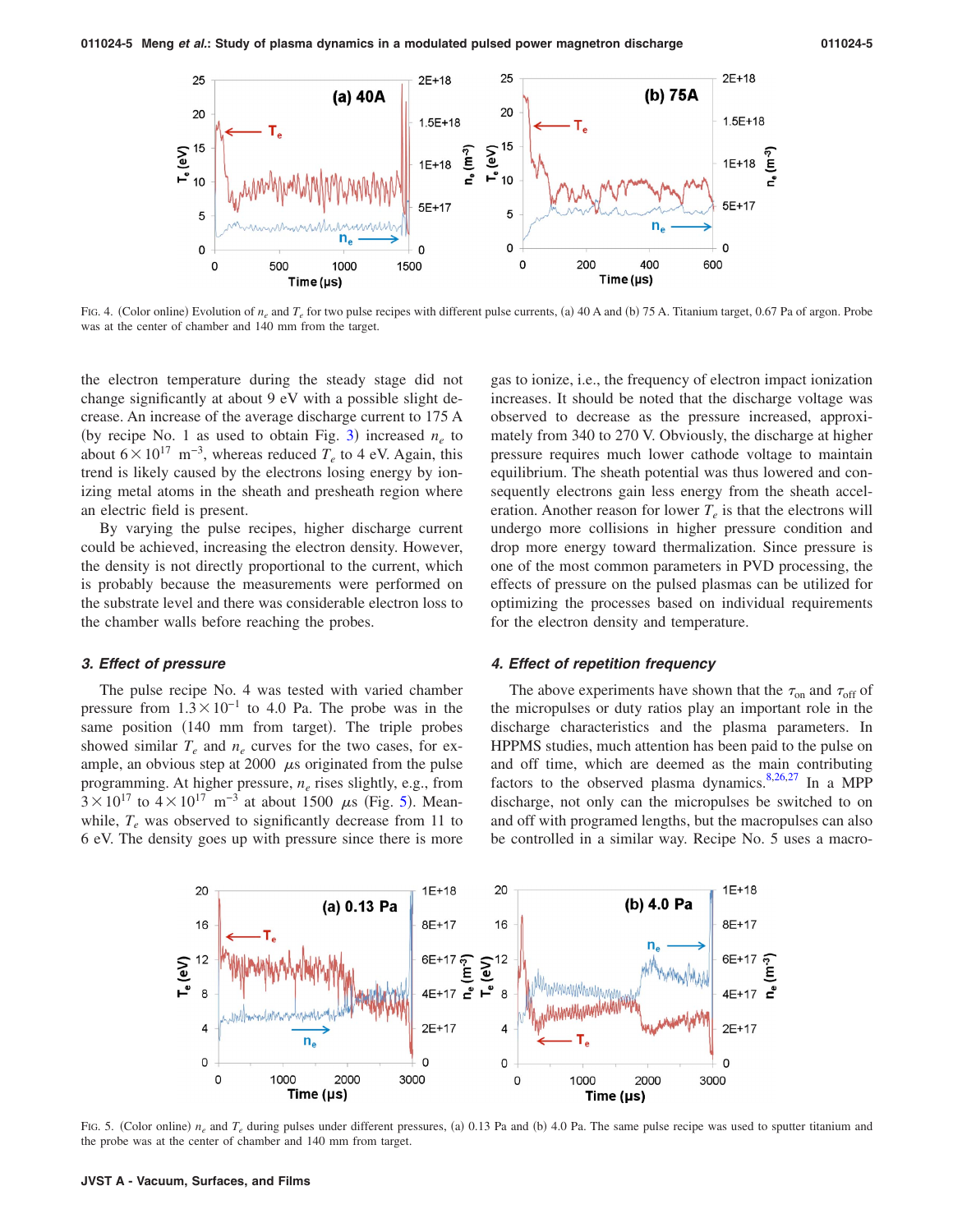<span id="page-5-0"></span>

FIG. 6. (Color online) Time resolved  $n_e$  and  $T_e$  with different macropulse repetition frequencies, (a) 55 Hz and (b) 190 Hz. The pulse shape was the same, titanium target, 0.67 Pa of argon, and the probe was at the center of chamber and 140 mm from target.

pulse of  $1500 \mu s$  duration, and the off-time between pulses can be set to control repetition rate as desired. The triple probe shows that the electron density is lower at a repetition rate of 190 Hz ( $2.5 \times 10^{17}$  m<sup>-3</sup>) compared to  $4 \times 10^{17}$  m<sup>-3</sup> at 55 Hz while  $T_e$  barely changes (Fig. [6](#page-5-0)). It should be noted that the average power was higher at  $190$  Hz  $(2.2$  kW compared to 0.6 kW at 55 Hz) to heat up the background gas and sputtered materials to a higher temperature. According to Juliano *et al.*,<sup>[28](#page-6-25)</sup> a higher gas temperature will lead to a higher diffusion constant and a shorter residence time of atoms. As a result, the ionization fraction and thus electron density were lowered as observed. It has also been suspected that a "rarefaction" effect<sup>27,[29](#page-6-26)</sup> happens at higher repetition frequency with more atoms being sputtered in a given time which might enhance the depletion of gas atoms around target through collisions and as a result, the electron density decreases similarly to the manner observed in the lower pressure condition. Studies will be performed to verify or exclude this effect.

## *5. Effect of distance from target*

<span id="page-5-1"></span>Using recipe No. 4, the probe was moved from 140 mm away to 60 mm away from the target to measure the plasma. The same pulse recipe as used for the pressure tests was used here at a pressure of 0.67 Pa. Figure [7](#page-5-1) shows the temporal evolution of  $n_e$  and  $T_e$  at two locations, respectively. As the probe gets closer to the target,  $n_e$  increases from  $5 \times 10^{17}$  to nearly  $8 \times 10^{17}$  m<sup>-3</sup>, while  $T_e$  decreases significantly from 11 to 4 eV. It is easy to understand the higher electron density near the target considering the strong magnetic confinement of electrons and thus intense ionization reactions there. As the plasma diffuses out toward the chamber wall and substrate, the density naturally decreases. The electrons are confined by the magnetic fields near the target, allowing only the higher energy electrons to escape and causing the average electron energy to be higher further from the target. Pressure balance is also in play. If the density decreases, the temperature should rise accordingly.

## **IV. CONCLUSIONS**

A Zpulser plasma generator was applied to a planar magnetron to study MPP sputtering. By changing the arrangement of micropulses in a macropulse, arbitrary pulse shapes were achieved. The *I*-*V* characteristics showed that a MPP macropulse is composed of multiple stages. A time-resolved triple Langmuir probe system was employed to investigate the temporal evolutions of  $n_e$  and  $T_e$  under various discharge parameters. A typical  $n_e$  of  $5 \times 10^{17}$  m<sup>-3</sup> and  $T_e$  of 10 eV



FIG. 7. (Color online) Temporal evolution of  $n_e$  (left) and  $T_e$  (right) in the pulse measured at different locations, 140 mm from target (close to substrate level) and 60 mm from target. The same recipe was used as in Fig. [5](#page-4-1) to sputter the titanium target in 0.67 Pa argon gas.